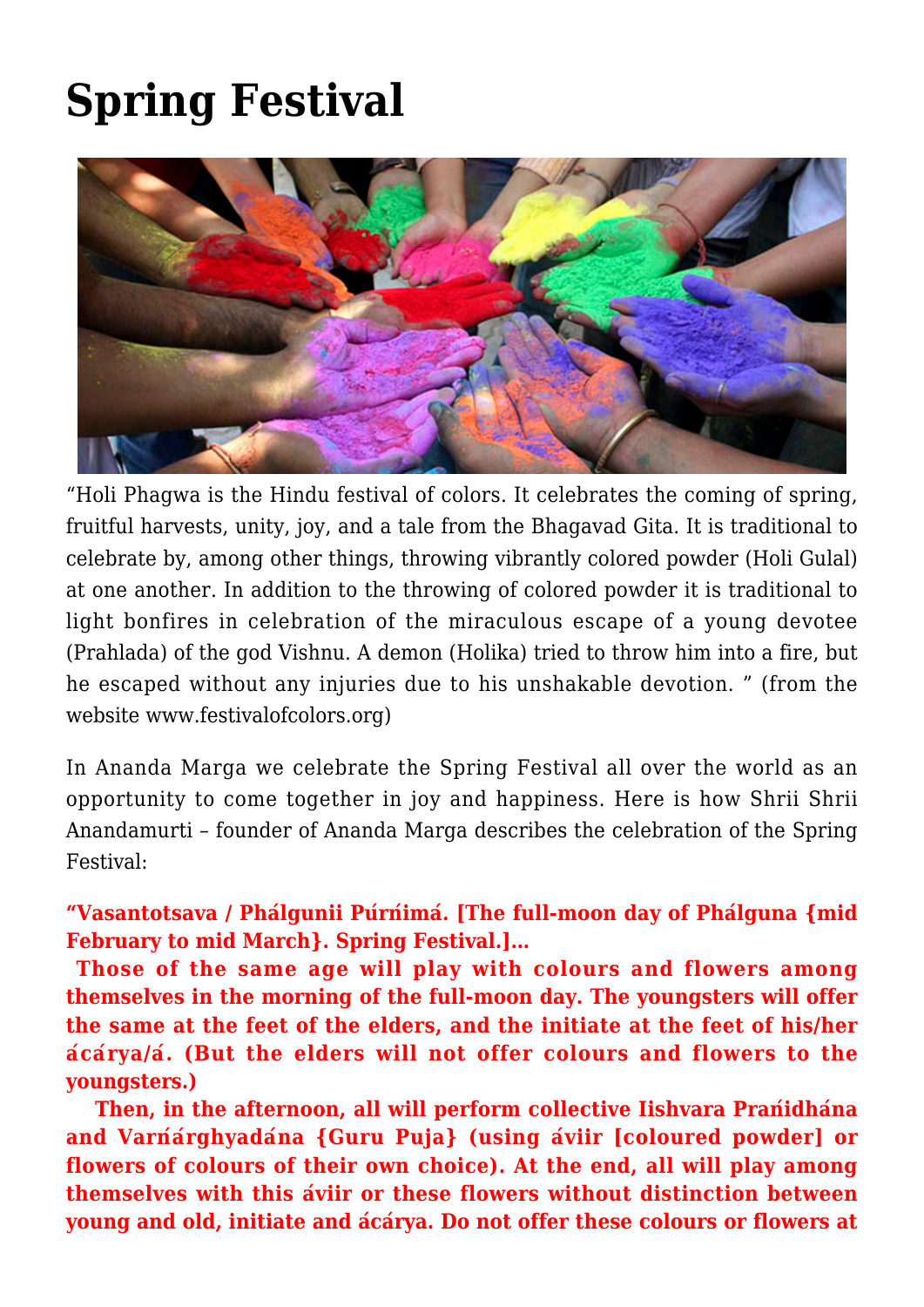**anybody's feet. But if, while people are playing, they do touch anybody's feet, that should not be considered wrong, in Ánandamúrtijii's opinion. (Men and women should not exchange colours and flowers with each other.) Finally, there will be a collective meal.**

 **The following day, continue merry celebrations at your residence and have a procession with táńd́ava dance in the afternoon. Continue collective merry celebrations in the evening."**

In one of the discourses given on the Spring Festival Shrii Shrii Anandamurti gives the spiritual purport of the Festival:

"The main object of the Spring Colour Festival (Vasantotsava) is not playing with external colours; it is meant to offer Him the colours of different objects which have dyed the mind. When this practice of offering your own colours – your own attachments, becomes natural and easy, you will then merge in Him. Then you will have no need for any colour, for you will become colourless – you will go beyond the reach of any colour. Your unit-ego will become one with the Cosmic Ego. Whichever way you look you will see only Him in His ever-surging glory. There is no "I" nor "you". By an everlasting, mutual pact the final curtain will have fallen on all clashes of "I" and "you". At that stage, if you call Parama Brahma as "I", you are right in calling Him so; if you call Him as "He", you are equally right; and if you call Him as "you", again you are correct. The extent of your attainment of Him will be proportionate to your self surrender.

 Remember, you have to offer your own identity – not money, rice plantains or other crude objects. The give-and-take of crude things is a business transaction. If you want to attain the bliss of Brahma, you must offer your own self. If you want to have the Great "I", you must give away your own little "I". You have to give the full sixteen annas, (the full rupee). Giving fifteen annas and holding back one anna will not do. You must completely surrender. To attain that Infinite One with the help of your mental concentration and strength, you have to surrender yourselves. But, remember self-surrender does not mean suicide. On the contrary, your soul will have its full expression. Your existence will not become contracted, for contraction is inert in principle. Hence in the Sádhaná of self-surrender the ego is expanded, not contracted. In the Mahábhárata, when Duhshásana was pulling the sari of Draopadii, she was tightly holding the cloth to her body with one hand beseeching lord Krśńa with the other. "Oh! My lord, save me!" But the Lord did not then come forward to save her from shame. When Draopadii found no means of escape, she then released her hold on the cloth and appealed to the Lord most piteously with both hands out-stretched, crying, "O Lord, I surrender my all to you. Do what you think is best". And the Lord immediately rescued her. That is why I say that you will have to dedicate yourselves to His feet wholly and unreservedly. You will earn godliness in proportion to the extent that you surrender yourselves, and finally, after merging that acquired godliness of yours